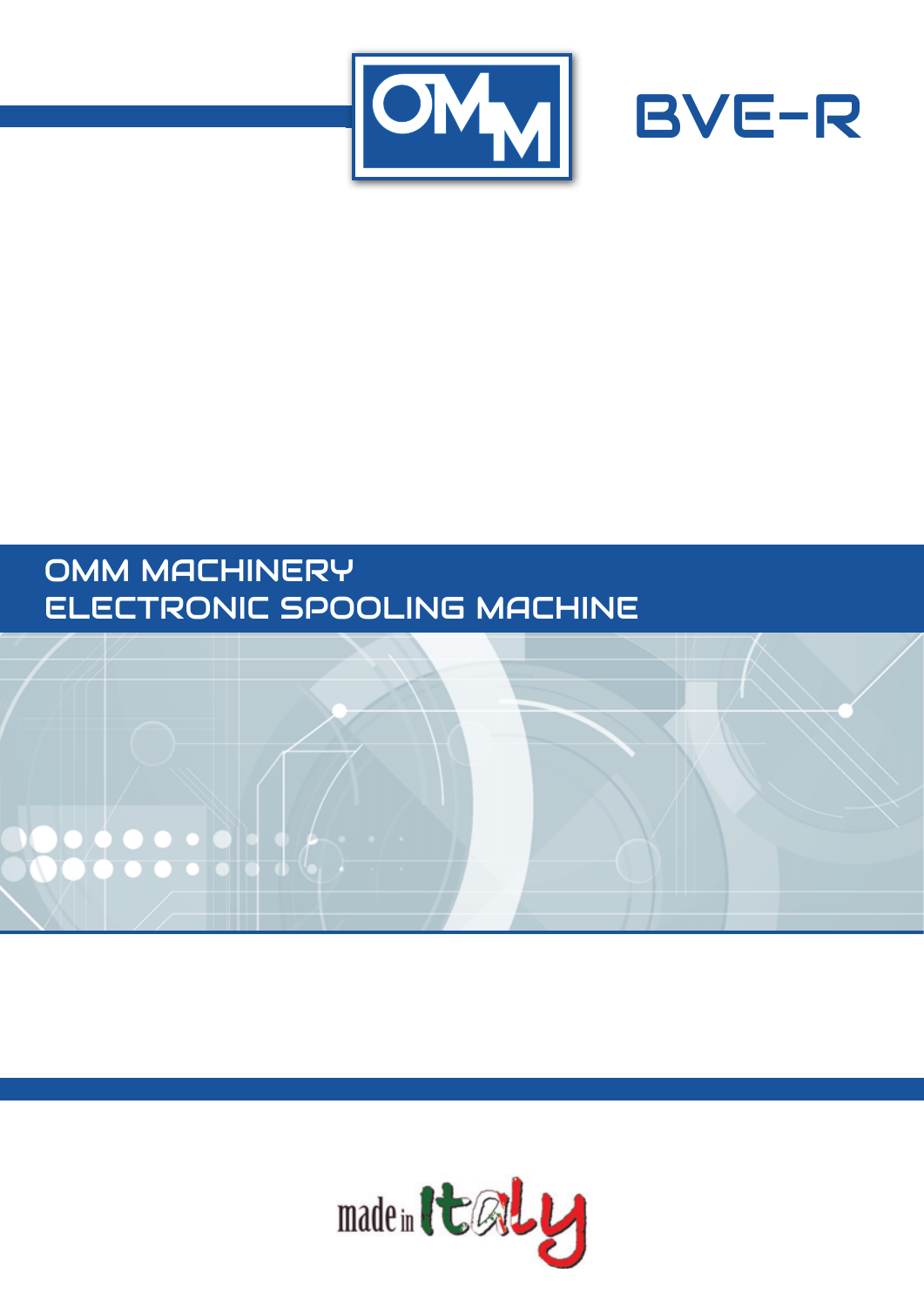### **ELECTRONIC SPOOLING MACHINE**

Electronic winding machine for flanged spools.

- The BVE-R machine is equipped with a highly sophisticated and reliable electronic traverse, with integrated lip motion device and anti-mirror device, in order to allow very precise bobbins formation.
- Electronic control of the spindles speed, with two working methods:
	- spools formation with constant density, achieved through a progressive reduction of spindles speed in relation with the spools filling.
	- spools formation with constant spindles speed.
- The BVE-R machine is equipped with special spindles model HD, designed specifically for high vibration-free rotation speed.

The spools are fitted on the spindles through bayonet caps, thus allowing the use of a wide range of spools.

- . Individual spindle stopping system, with fixed support and drive belt disengagement.
- Adjustable thread tensioner, located between the anti-balloon quide and the thread quide.
- The BVE-R machine ensures the use of a wide range of different yarns (Polyester, Polyamide, Viscose, Cotton, Polypropylene) and counts, with either one or more ends.



The traditional take-up with constant spindles speed produces bobbins with uneven density (low at the beginning and high at the end), creating the so called "soft core" effect: to the progressive filling of the spools corresponds an exponential increasing of the yarn tension.

The soft core effect is one of the main causes of the unwinding and yarn breakage problem in the covering process.

The BVE-R machine, thanks to the variable spindles speed electronically controlled, definitively ensures the formation of the perfect spool, with yarn at perfectly constant density.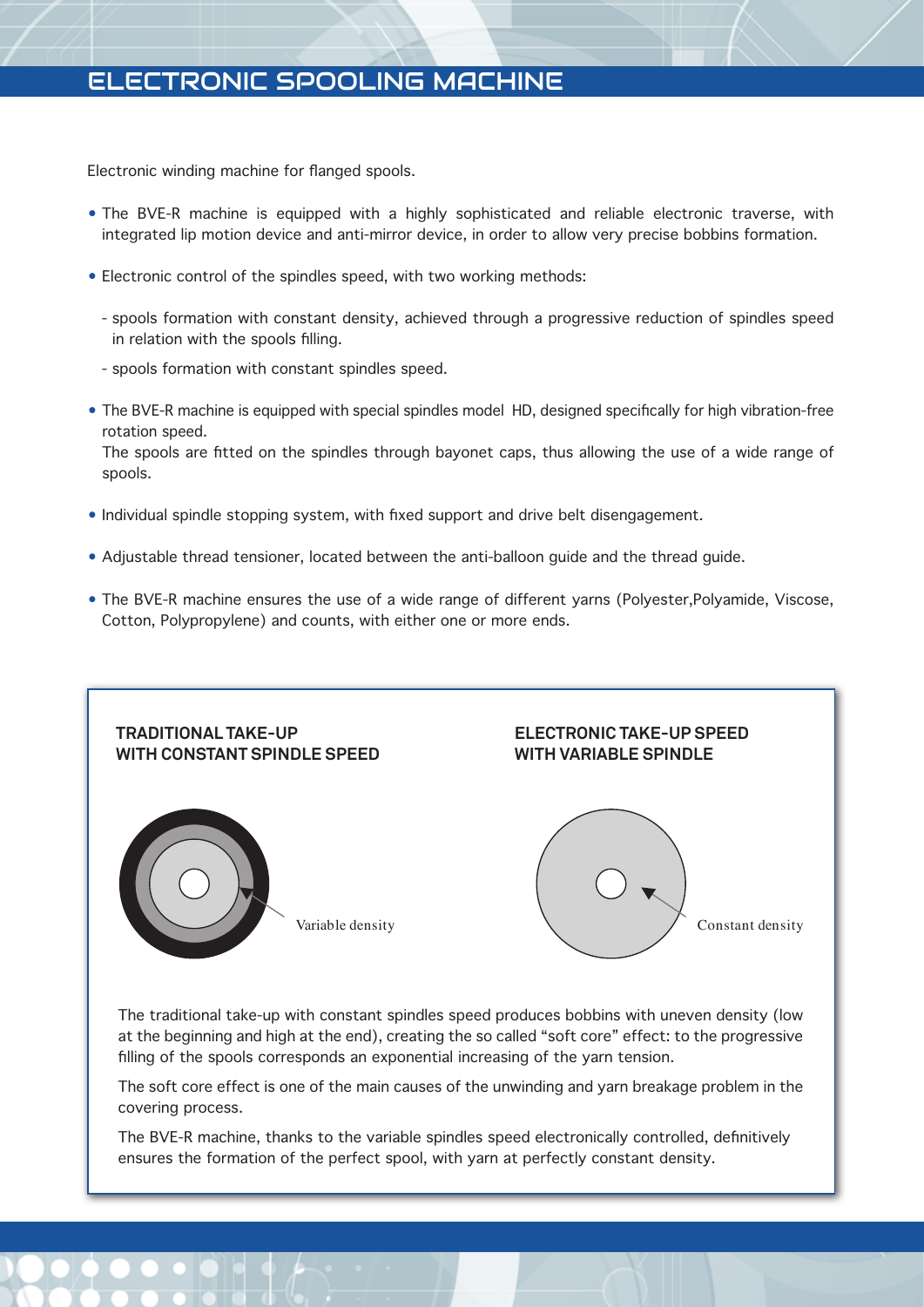

The data and images contained in this catalogue are indicative. The company reserves the right of making any modifications of technical-construction type without previous notice.



## **RATTI Luino S.r.l.**

Via Provinciale, 309 - 21030 Cassano Valcuvia (VA) - Italy Phone: +39 0332 538.411 - Fax +39 0332 530.988 info@rattiluino.com - www.rattiluino.com